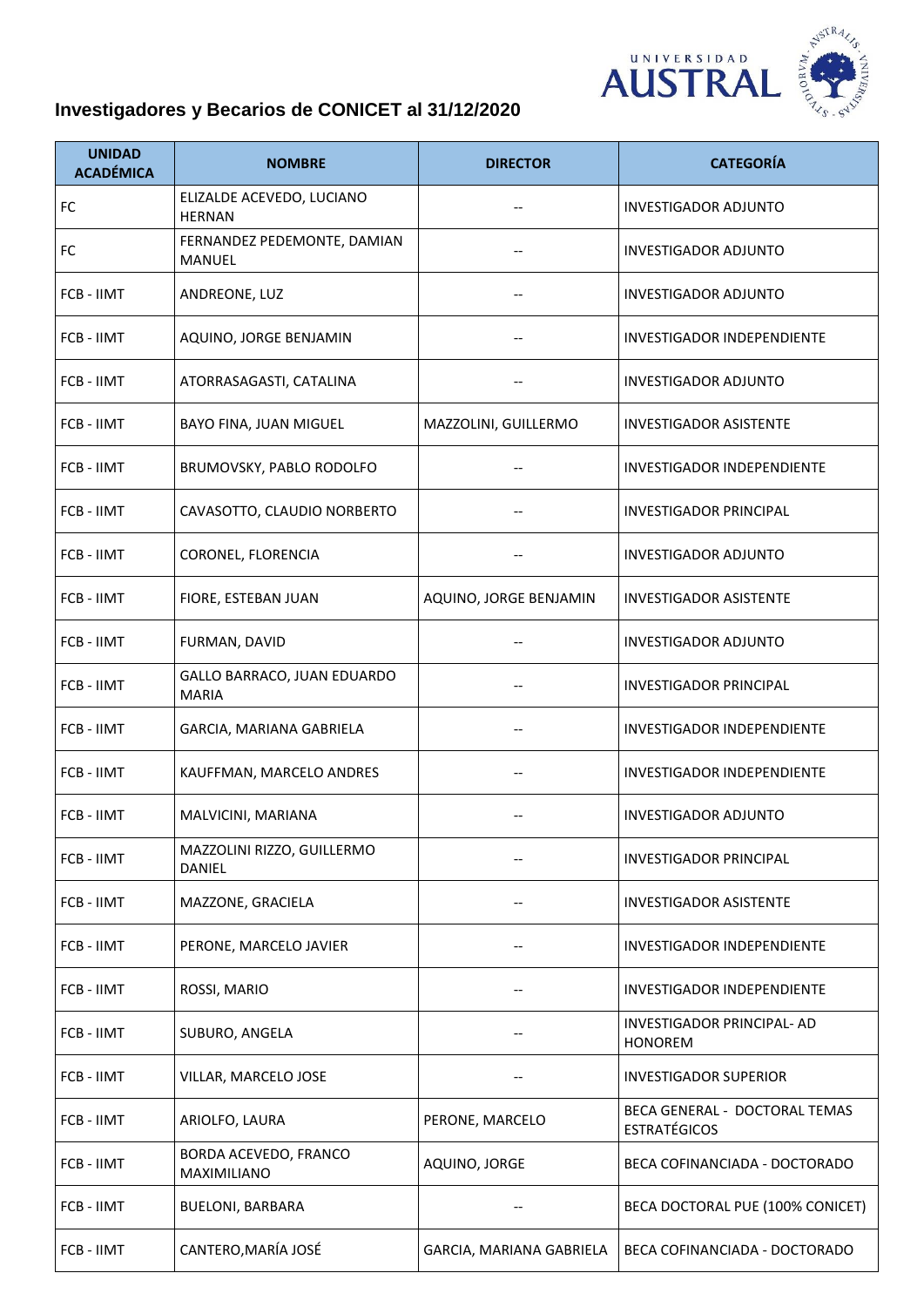



| FCB - IIMT    | CASADEI, INELIA MAILÍN IARA                      | BRUMOVSKY, PABLO                            | BECA COFINANCIADA - DOCTORADO                             |
|---------------|--------------------------------------------------|---------------------------------------------|-----------------------------------------------------------|
| FCB - IIMT    | DI FILIPPO, JUAN                                 | CAVASOTTO, CLAUDIO                          | BECA GENERAL - DOCTORAL                                   |
| FCB - IIMT    | DOMINGUEZ, LUCIANA                               | MAZZOLINI RIZZO,<br><b>GUILLERMO DANIEL</b> | <b>BECA GENERAL - FINALIZACION DE</b><br><b>DOCTORADO</b> |
| FCB - IIMT    | ELIZALDE ACEVEDO, BAUTISTA                       | ALBA FERRARA, LUCIA M                       | BECA COFINANCIADA - DOCTORADO                             |
| FCB - IIMT    | ENRIQUE STEINBERG, JULIANA<br><b>HAYDEE</b>      | ROSSI, MARIO                                | BECA GENERAL - POSTDOCTORAL                               |
| FCB - IIMT    | <b>FUERTES, FLORENCIA</b>                        | PERONE, MARCELO JAVIER                      | BECA GENERAL - DOCTORAL TEMAS<br><b>ESTRATÉGICOS</b>      |
| FCB - IIMT    | LEIGUARDA, CANDELARIA                            | BRUMOVSKY, PABLO                            | BECA COFINANCIADA - DOCTORADO                             |
| FCB - IIMT    | LORENC, VALERIA ERIKA                            | <b>GALLO BARRACO, JUAN</b><br>EDUARDO MARIA | BECA GENERAL - POSTDOCTORAL DE<br>REINSERCIÓN             |
| FCB - IIMT    | MARTINEZ, NERINA                                 | KAUFFMAN, MARCELO<br><b>ANDRES</b>          | BECA GENERAL - DOCTORAL TEMAS<br><b>ESTRATÉGICOS</b>      |
| FCB - IIMT    | MIGUEL, CONSTANZA AGATA                          |                                             | BECA DOCTORAL PUE (100% CONICET)                          |
| FCB - IIMT    | ONORATO, AGOSTINA MARIANA                        | MAZZOLINI, GUILLERMO                        | BECA COFINANCIADA - DOCTORADO                             |
| FCB - IIMT    | PEREZ MATURO, JOSEFINA                           | KAUFFMAN, MARCELO                           | BECA COFINANCIADA - DOCTORADO                             |
| FCB - IIMT    | ROSSI, FABIANA ALEJANDRA                         | ROSSI, MARIO                                | BECA GENERAL - POSTDOCTORAL<br><b>TEMAS ESTRATEGICOS</b>  |
| FCB - IIMT    | SALINAS CALDERON, VALERIA<br><b>MACARENA</b>     | KAUFFMAN, MARCELO<br><b>ANDRES</b>          | BECA GENERAL - DOCTORAL TEMAS<br><b>ESTRATÉGICOS</b>      |
| FCB - IIMT    | * SIERRA, ROMINA                                 | AQUINO, JORGE BENJAMIN                      | <b>BECA COFINANCIADA -</b><br>POSTDOCTORAL                |
| FCE (Rosario) | BRIOZZO, ADRIANA                                 |                                             | INVESTIGADOR INDEPENDIENTE                                |
| FCE (Rosario) | ROSCANI, SABRINA                                 | TARZIA, DOMINGO                             | INVESTIGADOR ASISTENTE                                    |
| FCE (Rosario) | TARZIA, DOMINGO                                  |                                             | INVESTIGADOR SUPERIOR                                     |
| FCE (Rosario) | <b>BOLLATI, JULIETA</b>                          | TARZIA, DOMINGO                             | BECA GENERAL - POSTDOCTORAL                               |
| FCE (Rosario) | GOOS, DEMIÁN MANUEL                              | TARZIA, DOMINGO                             | BECA GENERAL  - POSTDOCTORAL                              |
| FCE (Rosario) | VENTURATO, LUCAS                                 | TARZIA, DOMINGO                             | <b>BECA GENERAL - DOCTORAL</b>                            |
| FD            | ETCHEVERRY, JUAN BAUTISTA                        |                                             | <b>INVESTIGADOR ADJUNTO</b>                               |
| FD            | MIGUENS, HECTOR JOSE                             |                                             | INVESTIGADOR INDEPENDIENTE                                |
| FD            | ZAMBRANO, MARIA DEL PILAR                        |                                             | INVESTIGADOR ADJUNTO                                      |
| FD            | YORIS, MARÍA LAURA                               | ETCHEVERRY, JUAN BAUTISTA                   | BECA COFINANCIADA - DOCTORADO                             |
| FD            | TEJEDA BARBARITO, ERMAN MATÍAS<br><b>NICOLÁS</b> | ETCHEVERRY, JUAN BAUTISTA                   | BECA COFINANCIADA - DOCTORADO                             |